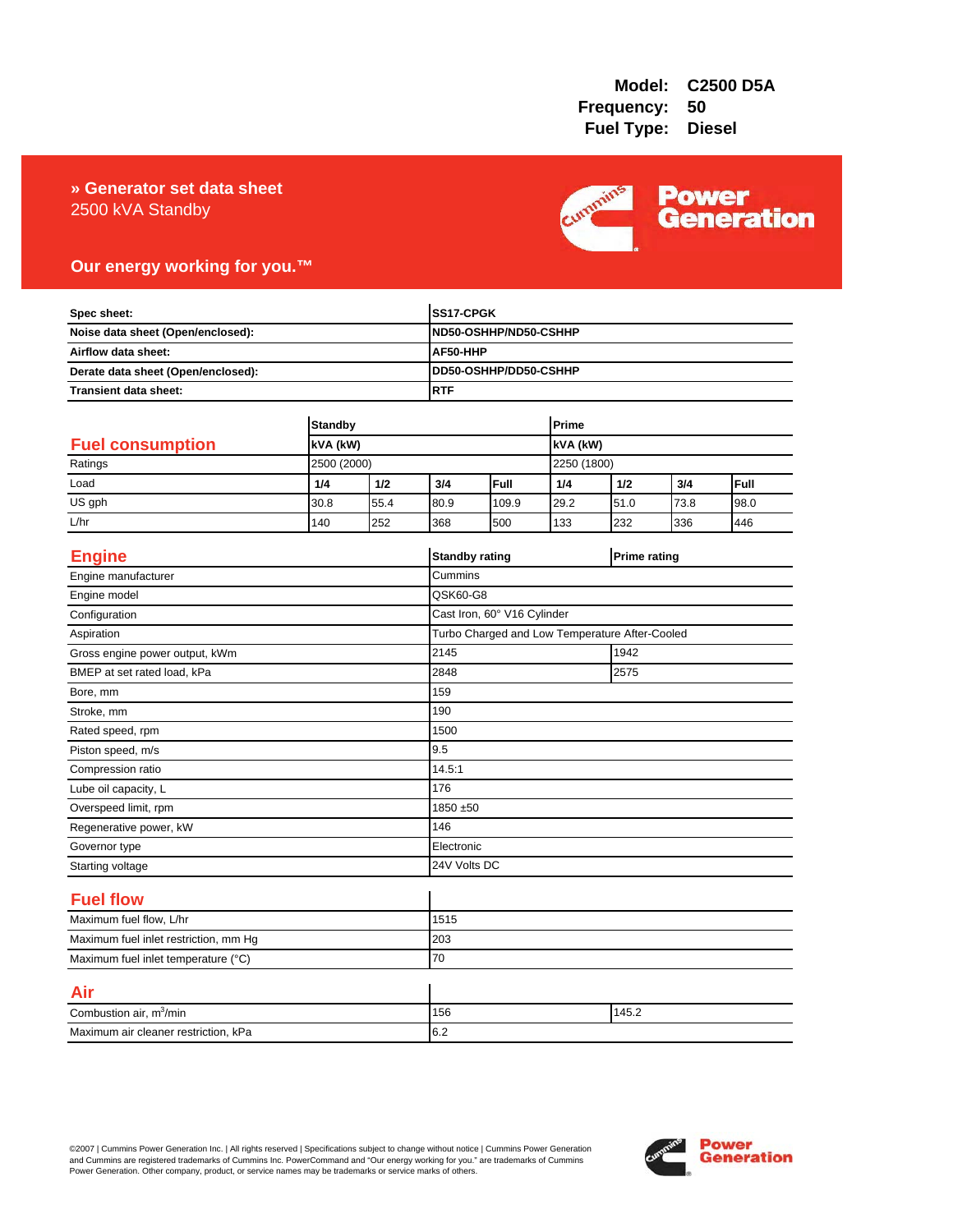| Exhaust                                   | <b>Standby rating</b> | <b>Prime rating</b> |
|-------------------------------------------|-----------------------|---------------------|
| Exhaust gas flow at set rated load, m/min | 379                   | 344:                |
| Exhaust gas temperature, C                | 485                   | 460                 |
| Maximum exhaust back pressure, kPa        | 16.7                  |                     |

 $\overline{\phantom{a}}$ 

### **Standard set-mounted radiator cooling**

| Ambient design, C                                 | 40    |       |
|---------------------------------------------------|-------|-------|
| Fan load, KW <sub>m</sub>                         | 38    |       |
| Coolant capacity (with radiator), L               | 492   |       |
| Cooling system air flow, m3/min @ 12.7mmH2O       | 2400  |       |
| Total heat rejection, BTU/min                     | 66000 | 56100 |
| Maximum cooling air flow static restriction mmH2O | 0.12  |       |

# **Open set derating factors kVA (kW)**

Note: Standard open genset options running at 400V, 150m above sea level. For enclosed product derates, please refer to datasheet - DD50- CSHHP.

|                     | $27^{\circ}$ C | $40^{\circ}$ C | 45°C       | $50^{\circ}$ C  | 55°C       |
|---------------------|----------------|----------------|------------|-----------------|------------|
| <b>Standby</b>      | 2500 (2000)    | <b>RTF</b>     | <b>RTF</b> | <b>RTF</b>      | <b>RTF</b> |
| Prime               | 2250 (1800)    | <b>RTF</b>     | <b>RTF</b> | <b>RTF</b>      | <b>RTF</b> |
| <b>Weights*</b>     |                |                | Open       | <b>Enclosed</b> |            |
| Unit dry weight kgs |                | 16690          | N/A        |                 |            |
| Unit wet weight kgs |                | 17217          | N/A        |                 |            |

\* Weights represent a set with standard features. See outline drawing for weights of other configurations

| <b>Dimensions</b>                | Length | Width | <b>Height</b> |
|----------------------------------|--------|-------|---------------|
| Standard open set dimensions     | 6175.1 | 2494  | 3115.7        |
| Enclosed set standard dimensions | N/A    | N/A   | N/A           |

## **Genset outline**

### **Open set**



#### **Enclosed set**



Outlines are for illustrative purposes only. Please refer to the genset outline drawing for an exact representation of this model.

©2007 | Cummins Power Generation Inc. | All rights reserved | Specifications subject to change without notice | Cummins Power Generation and Cummins are registered trademarks of Cummins Inc. PowerCommand and "Our energy working for you." are trademarks of Cummins<br>Power Generation. Other company, product, or service names may be trademarks or service marks o